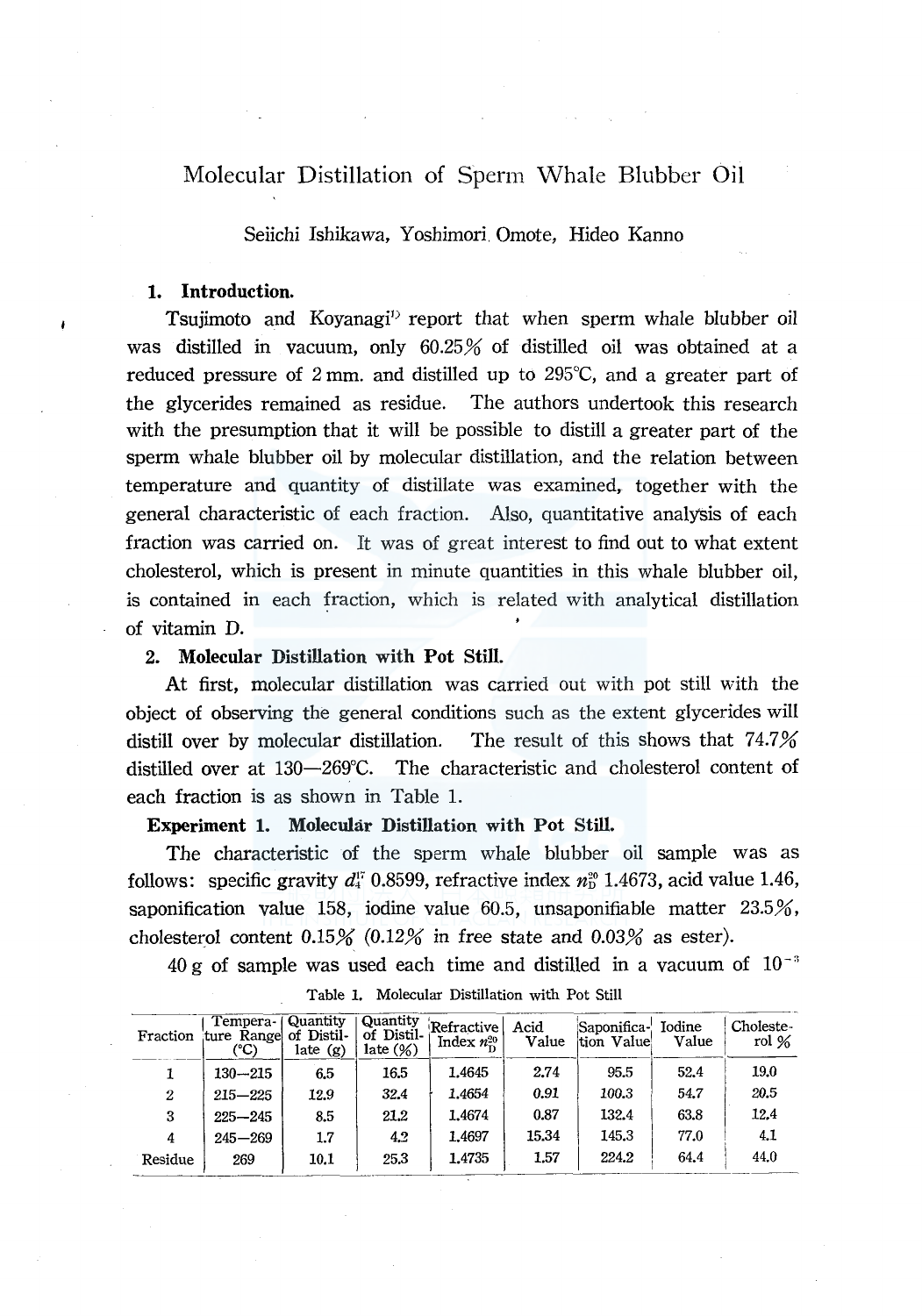mm. The average of each trial is shown in Table 1. The temperature was measured in the still. Micro-colorimetric method using Liebermann-Burchard color reaction was used for quantitative analysis of cholesterol in each fraction.

### 3. Molecular Distillation with Cyclic Still.

Next distillation was carried on with falling-film type cyclic still and 17 fractions were obtained between 195-295°C. Quantity of distillate was 90 % of the sample, and a greater part of the distillate was obtained at  $205^{\circ}$ C, about  $60\%$  of the sample and about  $75\%$  of the distillate. The characteristic and cholesterol content of each fraction are summarized in Table 2.

On examining the result indicated in Table 2, with reference to Toyama and Tsuchiya's<sup>2)</sup> report on the composition of sperm whale blubber oil, it is concluded that higher alcohol ester was the principal component of the distillate at a temperature below fraction 12, reached the maximum at  $205^{\circ}$ C and glycerides distilled over at higher temperatures (See Fig. 1).

Furthermore, observations were made of fraction No. 5 as a representative of the 205°C fraction and it was shown that the fraction was a mixture of oleyl oleate and cetyl oleate, its mol-ratio being 3 : 2.

Also, the distillation of cholesterol was at the maximum from the first distillate to the 205°C fraction, its concentration increasing again near the end of the distillation. (See Fig. 2). It is assumed that the former is cholesterol in the free state and the latter, cholesterol in ester form. The presence of cholesterol in the free state and as an ester was also verified by quantitative separation analysis using digitonin.

Fig. 1. Relation Between Temperature and Quantity of Distillate

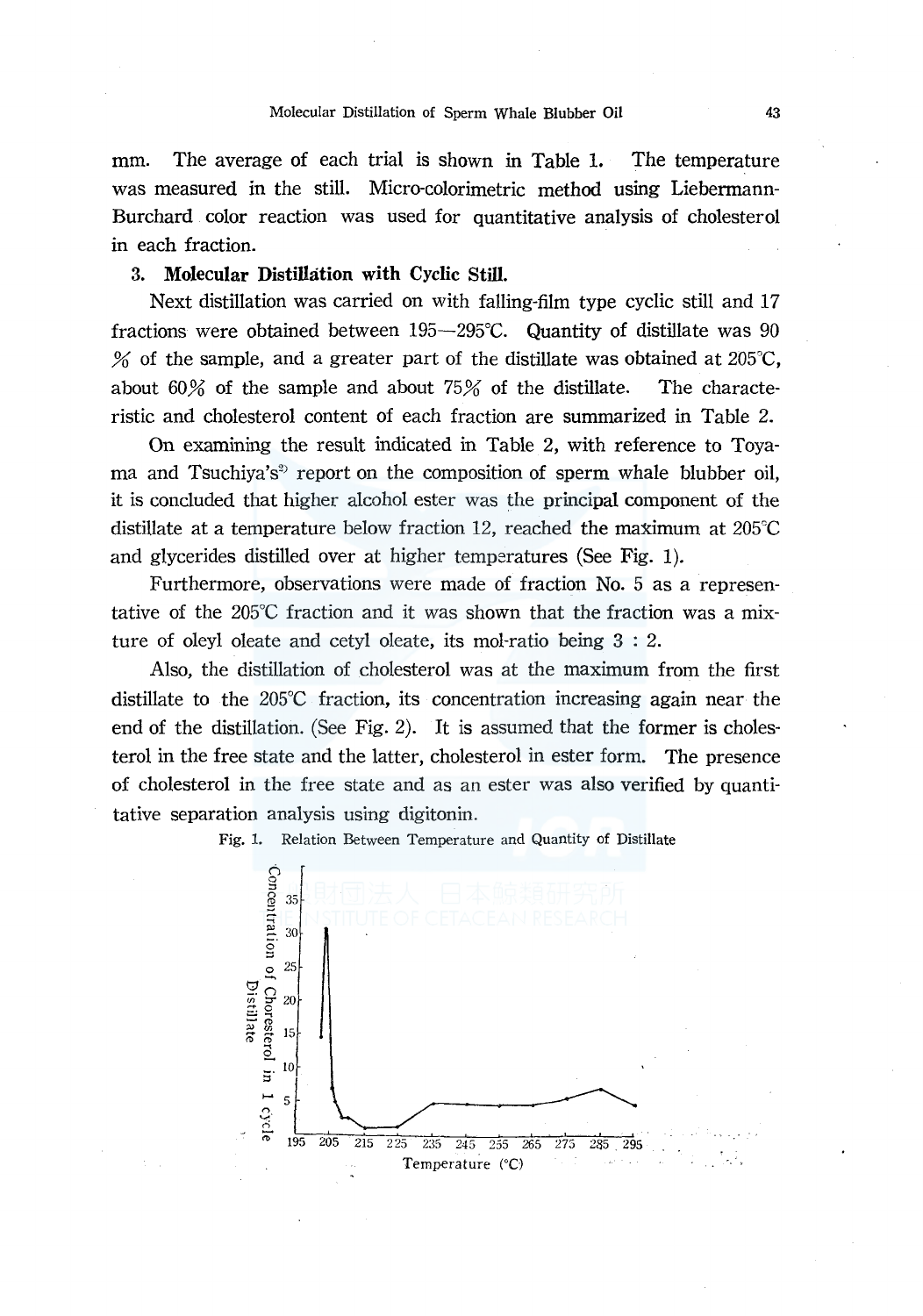Experiment 2. Molecular Distillation with Cyclic Still.

285 g of sample was used, vacuum of  $10^{-3}$  mm., temperature determination made at the central part of the heating oil bath within the evaporating column, and about 30 minutes were required for one cycle. Experimental result is summarized in Table 2.

| Fraction<br>No. | Tempt.<br>$(^{\circ}C)$ | Number<br>of                           | Quantity of<br>Distillation |      | Refractive<br>Index $n_D^{17}$ | Acid<br>Value | Saponifica-<br>tion Value | Iodine<br>Value | Cholest-<br>erol % |  |
|-----------------|-------------------------|----------------------------------------|-----------------------------|------|--------------------------------|---------------|---------------------------|-----------------|--------------------|--|
|                 |                         | Cycle                                  | (g)                         | (%)  |                                |               |                           |                 |                    |  |
| 1               | 195                     | $\overline{c}$                         | 6.9                         | 2.4  | 1.4700                         | 2.36          | 94.5                      | 49.4            |                    |  |
| $\overline{2}$  | 205                     | 1                                      | 15.2                        | 5.3  | 1,4678                         | 1.06          | 121.8                     | 53.6            | 14.6               |  |
| 3               | 205                     | 1                                      | 31.8                        | 11.8 | 1.4661                         | 1.32          | 123.5                     | 41.5            | 30.5               |  |
| 4               | 205                     | 2                                      | 35.3                        | 12.8 | 1,4668                         | 0.78          | 136.1                     | 64.9            | 6.6                |  |
| 5               | 205                     | $\overline{2}$                         | 29.1                        | 10.4 | 1.4662                         | 1.05          | 129.0                     | 54.9            | 4.6                |  |
| 6               | 205                     | $\overline{2}$                         | 22.4                        | 7.9  | 1,4666                         | 1.10          | 128.2                     | 64.6            | 3.5                |  |
| 7               | 205                     | $\overline{2}$                         | 22.7                        | 7.9  | 1.4070                         | 0.98          | 134.0                     | 66.8            | 2.1                |  |
| 8               | 205                     | $\overline{2}$<br>$\ddot{\phantom{1}}$ | 12.5                        | 4.4  | 1.4670                         | 1.10          | $125.1 \cdot$             | 67.5            | 2.1                |  |
| 9               | 215                     | $\overline{2}$                         | 10.1                        | 3.5  | 1.4680                         | 0.74          | 131,6                     | 69.7            | 0.8                |  |
| 10              | 225                     | 1                                      | 6.8                         | 2.4  | 1.4680                         | 1.69          | 126.5                     | 78.1            | 1.1                |  |
| 11              | 235                     | 1                                      | 6,2                         | 2.0  | 1.4680                         | 4.09          | 160.0                     | 78.3            | 3.6                |  |
| 12              | 245                     | 1                                      | 5.3                         | 1.9  | 1.4680                         | 4.82          | 151.8                     | 76.9            | 4.6                |  |
| 13              | 255                     | 1                                      | 4.8                         | 1.7  | 1,4707                         | 2.56          | 211.4                     | 72.5            | 4.6                |  |
| 14              | 265                     | 1                                      | 4.8                         | 1.7  | 1.4710                         | 2.44          | 216.4                     | 69.1            | 4.6                |  |
| 15              | 275                     | 1                                      | 4,5                         | 1.6  | 1.4713                         | 3.60          | 215.0                     | 67.9            | 5.3                |  |
| 16              | 285                     | 1                                      | 4.1                         | 1.4  | 1,4724                         | 2.44          | 221.6                     | 67.2            | 6.5                |  |
| 17              | 295                     | ı                                      | 3,1                         | 1,1  | 1.4726                         | 1.72          | 223.8                     | 66.6            | 4.1                |  |
|                 |                         |                                        |                             |      |                                |               |                           |                 |                    |  |

Table 2. Molecular Distillation with Cyclic Still



Temperature (°C)

Experiment 3. Confirmation of Composition of Fraction No. 5. 5.4 g of Fraction No. 5 of Table 2 was used, unsaponifiable matter